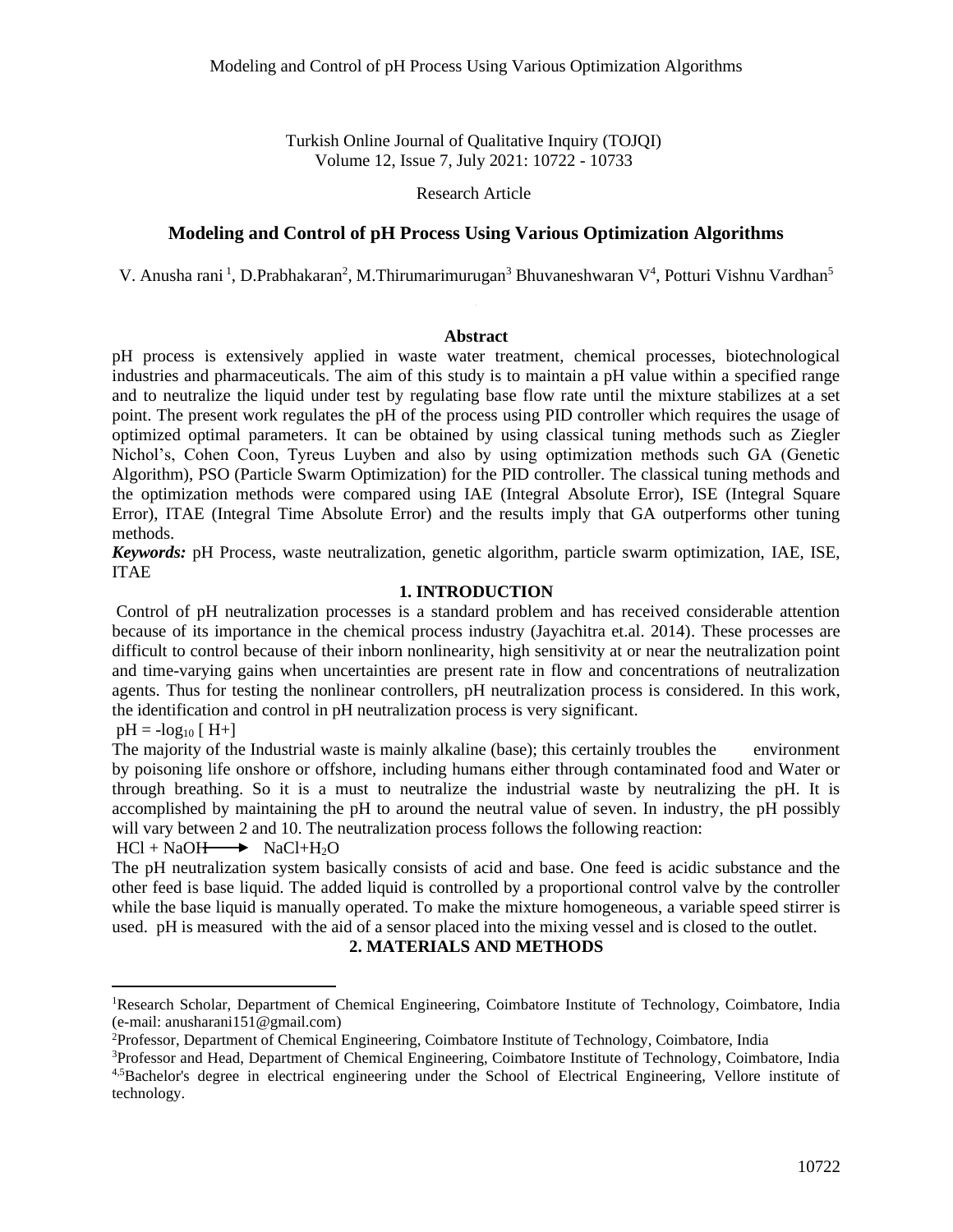pH process is considered as a continuous stirred tank reactor (CSTR) to neutralize a strong acid with a strong base manipulated by a control valve. The process consists of an acid stream (HCl), base stream (NaOH) to regulate the pH of the outlet stream, and an outlet stream (Ahmmed Saadi Ibrehem, 2011). 2.1 ASSUMPTIONS

 A dynamic model of the pH process is developed by performing from the component material balance and the stability relationship under the following assumptions:

The content inside the reactor is perfectly mixed, so the concentration at outlet stream is the same as the reactor Concentration (Shashank Sultaniya et.al, 2009).

The reactor is in isothermal condition (constant temperature) and it has constant volume (hold up).

Reaction is assumed to be first order and instantaneous.

4. The solution in the reactor is electrically neutral.

2.2 MATHEMATICAL MODELING OF PH PROCESS



**CSTR** 

Fa= acid flow rate (ml/s)

Fb= base flow rate  ${\rm (ml/s)}$ 

Ca= concentration of acid (mol/ml)

Cb= concentration of base (mol/ml)

 $V =$  volume of the tank (ml) assumed to be constant

 $d=$  outlet flow rate (ml/s)

pH is a negative Logarithm of hydrogen ion concentration(B.Sharmila et.al. 2016) (Diwakar, T.K., et.al. 2014)

$$
pH = -log[H^\text{+}
$$

 $\qquad \qquad$  (1)

The chemical reaction between strong acid and strong base taking place in the CSTR is given by  $H^+ + Cl^- + Na^+ + OH^- \longrightarrow H_2O + Na^+ + Cl^- (2)$ 

Thus, the ionic concentration of  $[Na^+]$  and  $[Cl^-]$  in outlet stream would be related to the flow rate Fa(a), Fb(b) and feed concentration of HCl & NaOH entering the tank. The component material balance is given by (Jayachitra et.al. 2014),

$$
V \frac{d[C]-]}{dt} = [Cl^-] Fa - [Cl^-] (Fa + Fb)
$$
 (3)

 $V \frac{d[Na+]}{dt}$  = [Na<sup>+</sup>] Fb- [Na+] (Fa + Fb) (4)

The concentration should also satisfy the electro neutrality equation.

$$
[Na^{+1} + [H^{+}] = [Cl^{-}] + [OH^{-}]
$$
\n(5)  
\n
$$
[H^{+}] [OH^{-}] = K_w = 10^{-14}
$$
\n(6)  
\nFrom (3, 4,5) we can write  
\n
$$
[H^{+}] - [OH^{-}] = [Cl^{-}] - [Na^{+}]
$$
\n(7)  
\nTake X= [H^{+}] - [OH^{-}]\n(8)  
\nFrom eqn (6) and (8), we get <sup>[13]</sup>  
\n
$$
[H^{+}] = \frac{x}{2} * [\sqrt{1 + 4 \frac{Kw}{x2}} - 1]
$$
\n(9)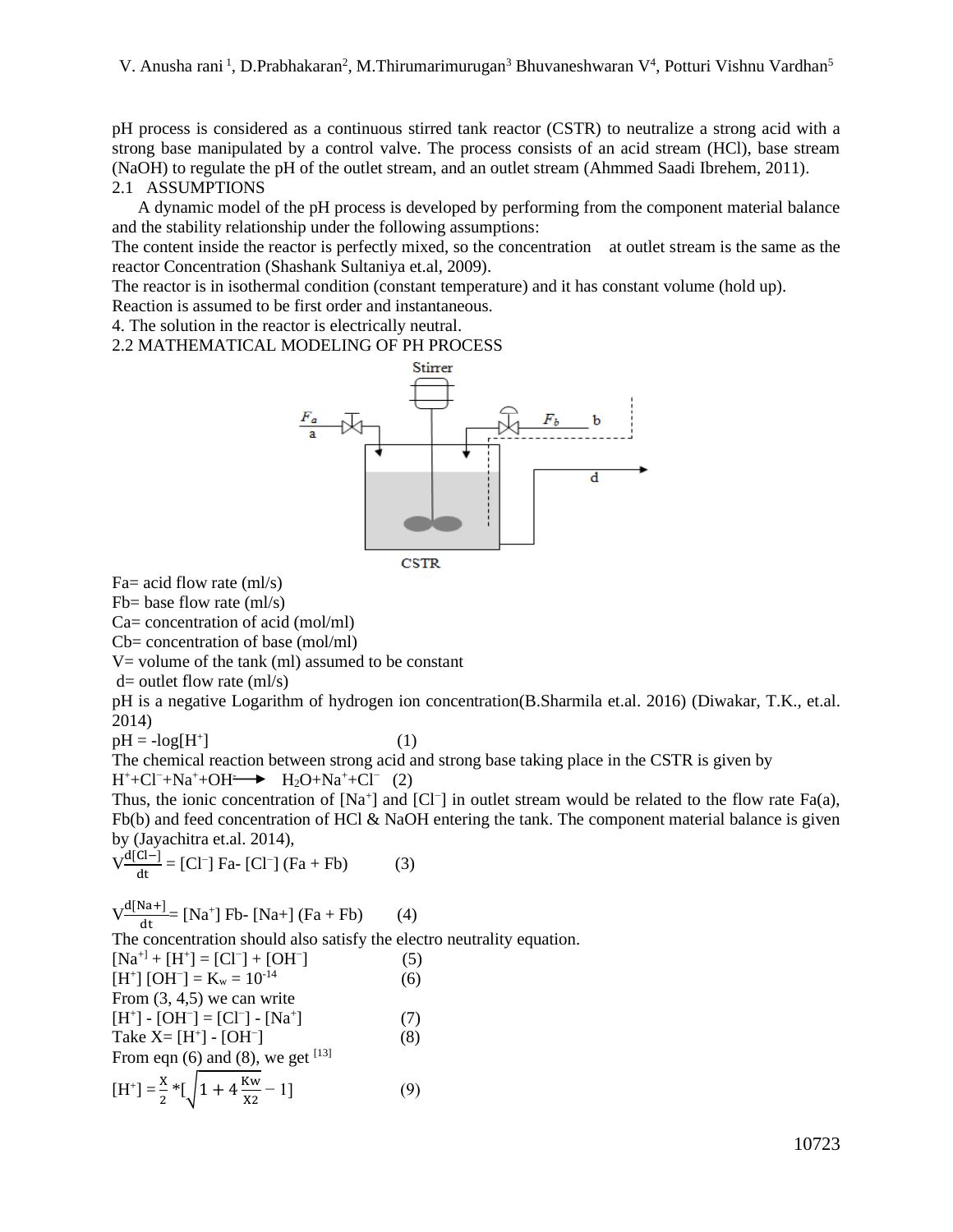From equation (3) and (4)  $V \frac{d[[Cl-]-[Na+]]}{dt} = [Cl^-]Fa-[Na^+]Fb-XF$  (10) Where  $F = Fa + Fb$ From (7) and (8), we get  $[14]$  $V \frac{dX}{dt} = [Cl^-]Fa - [Na^+]Fb - XF$  (11)

The equations (1),(9),(11) corresponds to pH neutralization model. Using above equations to get a firstorder plus time delay transfer function for the pH process [9].

$$
G(s) = \frac{3.686e - 1.5s}{7.5s + 1}
$$

#### **3. EXPERIMENTAL SETUP**



The experiment was conducted at Unit Operations Laboratory, Coimbatore Institute of Technology, Coimbatore, Tamil Nadu using bench scale pH process station. An Influent stream (HCl solution) and an alkaline stream (NaOH) with 0.1N are fed to a 4 litres constant volume stirrer tank reactor and the pH is measured using pH sensor which is placed inside the tank. The objective of the process is to maintain the specific pH value by varying base flow rate and keeping the acid flow rate at a constant rate. A step change is given to the base flow rate and pH of the process was measured till it reaches steady state value, the MATLAB system identification toolbox was used to get the first-order plus dead time transfer function model.

$$
G(s) = \frac{1.8148e - 0.21s}{7.9066s + 1}
$$

#### **4. DESIGN OF CONTROLLERS**

## 4.1 PID CONTROLLER

A PID controller is a control of closed loop feedback mechanism mostly used in industrial control systems (Durgadevi, et.al. 2017) (Elena Roxana, et.al,2019). It calculates an error value as the difference between a measured variable and set point. It attempts to reduce the error by adjusting the flow rate of base process through use of a input variable. The PID controller algorithm involves three constant parameters like the proportional, the integral and derivative time constants values and it is denoted Kp, TI, T<sub>D</sub>.



Fig-3: Block diagram of PID controller

A closed loop PID Controller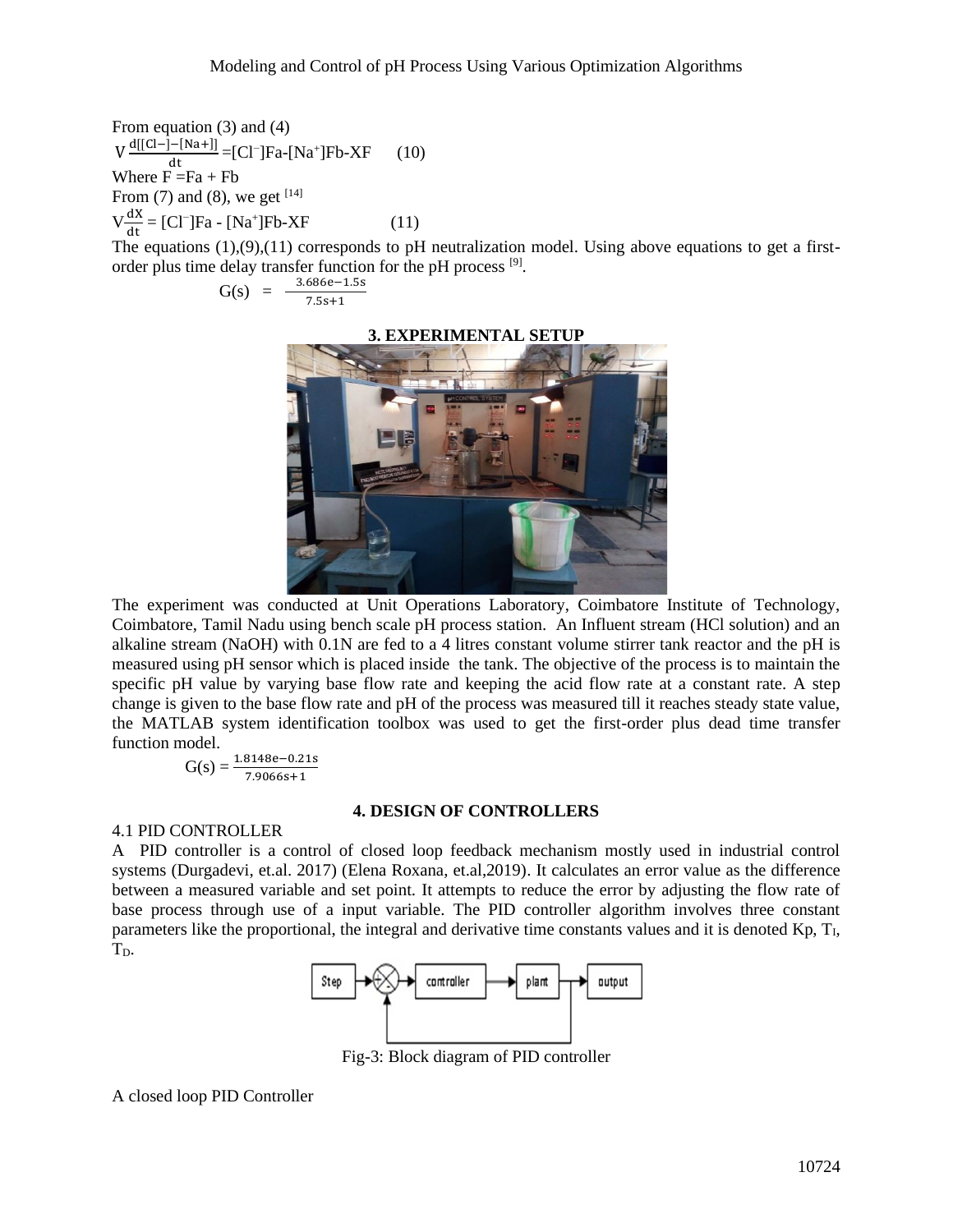A closed loop PID Controller The controller possibly will have different structures. Different design methodologies are available for designing the controller in order to attain desired performance level.

 $Mv(t) = K_P e(t) + K_I \int_0^t e(t) dt + K_D \frac{de(t)}{dt}$ dt

Above Equation describes the most basic form of continuous PID algorithm in the time domain. The PID algorithm is basically a simple single equation with three control terms: proportional gain, integral gain and derivative gain. The variable mv (t) denotes the controller output while the variable e(t) is the error, which is the difference between the system output and the set point. The most commonly used simple feedback control approach applied to pH control involves the PID algorithm. PID tuning is a complex problem, even though only three constant parameters and the principle is simple to describe, because it must satisfy complex criteria within the limitations of PID control.

## 4.1.1 ZIEGLER NICHOLS METHOD

Ziegler Nichols closed loop tuning technique was possibly the first accurate method to tune PID Controllers. The technique is not Widely used today because the closed loop behaviour tends to be oscillatory and responsive to uncertainty (Snehal D. Kambale , et.al. 2015).

Ziegler Nichols also proposed tuning parameter for the process that has been recognized as first-order plus time delay process have a Maximum slope of  $K = Kp/\tau$  at  $t = td$  for a unit step input changes.

| Controller | <b>ND</b> |   |  |
|------------|-----------|---|--|
|            |           | u |  |
|            |           |   |  |

Tab-1: Ziegler Nichols Tuning Rules

The obtained gain values of PID controller based on Ziegler Nichols Closed loop Oscillation method is

|               | 1.0675             |
|---------------|--------------------|
|               | 0.2529             |
| $\rm K_D$     | 0.9883             |
| Rise time     | $6.45 \text{ sec}$ |
| Settling time | $10.5$ Sec         |

Tab-2: Ziegler Nichols parameters



Fig-5: Response of ZN-PID Controller

# 4.1.2 COHEN COON METHOD

The obtained gain values of PID controller based on Cohen Coon open loop Oscillation method is

|               | 0.2169     |
|---------------|------------|
| Kт            | 1.8854     |
| $\rm K_D$     | 0.3461     |
| Rise time     | $2.05$ sec |
| Settling time | 89.8 sec   |

Tab-4: Cohen Coon parameters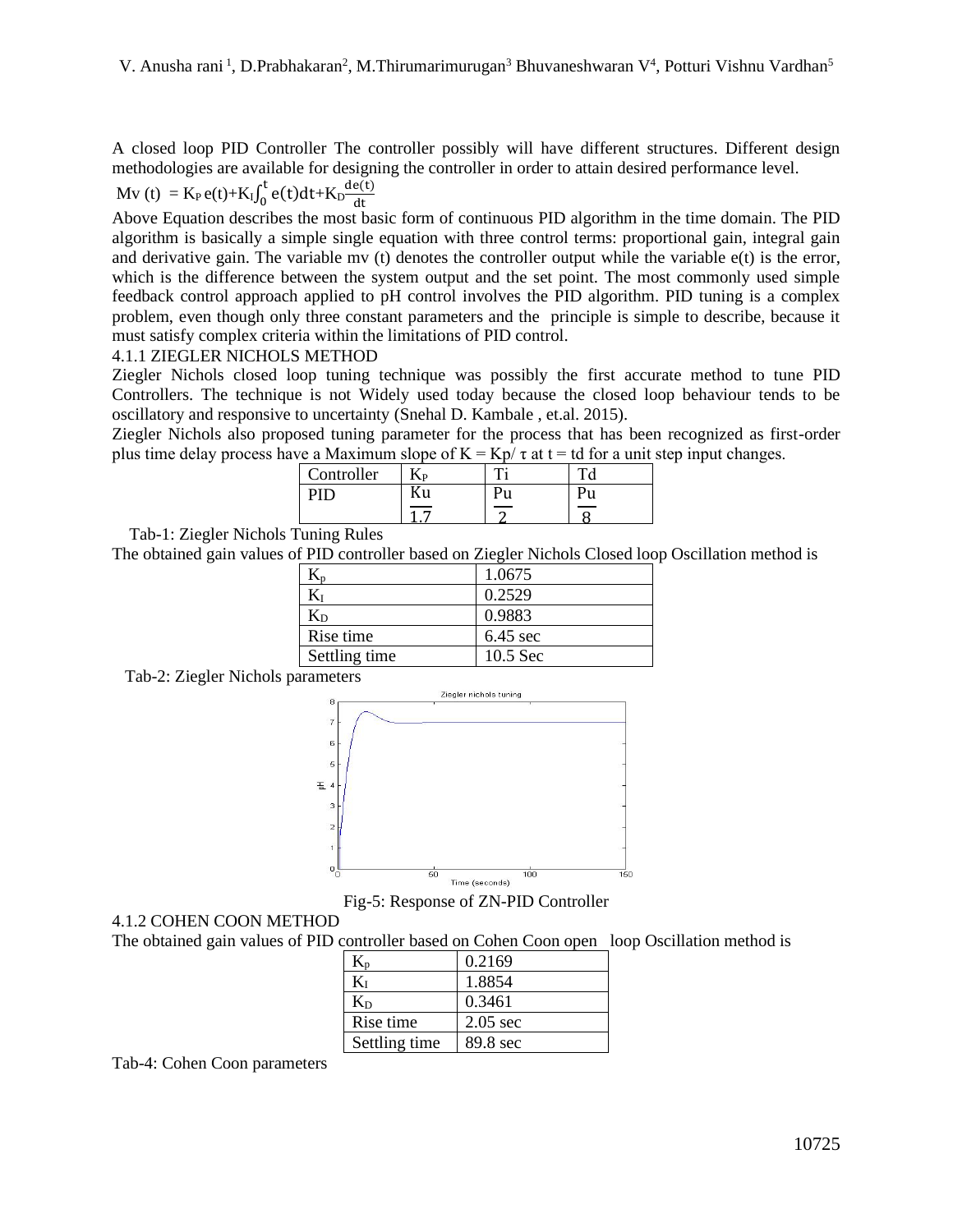

Fig-6: Response of CC-PID Controller.

# 4.1.3 TYREUS LUYBEN METHOD

It is a more conventional approach than Ziegler-Nicholas method and so it gives improved performance with small values for dead time (Farhad Aslam, et.al 2011). However, when the value of dead time is large it gives a slow performance. The final controller settings are different for the Tyreus-Luyben procedure and the Ziegler–Nichols method.

Tab-5: Tyreus luyben Tuning Rules

| $\rm K_p$     | 0.8249   |
|---------------|----------|
| $K_I$         | 0.0575   |
| $K_D$         | 1.2250   |
| Rise time     | 26.3 sec |
| Settling time | 59.2 sec |

| Controller | $\rm K_{P}$                    | ፐ፡       | Td        |
|------------|--------------------------------|----------|-----------|
| PID        | Ku<br>$\overline{\phantom{a}}$ | $2.2P_u$ | Pu<br>6.3 |

Tab-6: Tyreus luyben parameters







Genetic algorithm is an arbitrary search method that can be used to solve nonlinear system of equations and optimize complex problems (Jose T, et.al. 2013). GA uses probabilistic transition rules instead of deterministic rules and handles a population of possible solutions known as individuals or chromosomes that evolve iteratively. All iteration of the algorithm is termed a generation. The evolution of solutions is simulated through a fitness function and inherent operators such as reproduction, crossover, and mutation. Genetic algorithm as illustrated in below diagram is typically initialized with a random population. This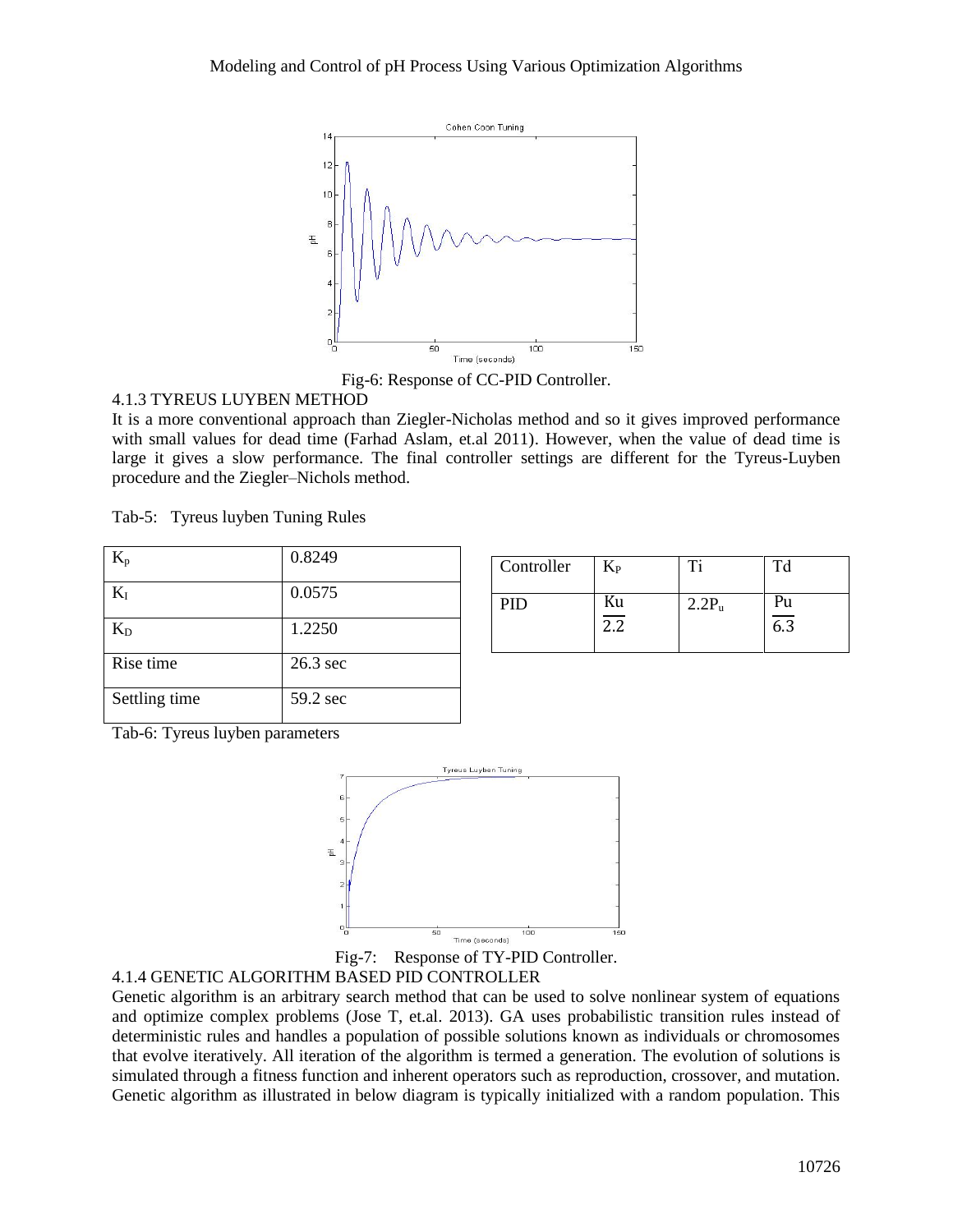population is generally represented by a real-valued number or a binary string called a chromosome. The performance of the individual is measured and assessed by the objective function, which assigns each individual a corresponding number called its fitness. The strength of each chromosome is assessed and a survival of the fittest approach is applied (Jose T, et.al. 2013). In this work, the error value is used to assess the fitness of each chromosome (V.Anusharani , et.al 2020). The following are the main operations in a genetic algorithm Reproduction,crossover and Mutation.

Genetic Algorithm Parameters

| Value/type         |
|--------------------|
| 100                |
|                    |
| Uniform            |
| Single point cross |
| over               |
| uniform            |
| 17                 |
| $0 - 20$           |
| $0 - 15$           |
| Ი-5                |
|                    |

Tab-7: GA parameters



Fig-8: Flow chart of genetic algorithm

| <b>Parameters</b> | lues |
|-------------------|------|
|                   |      |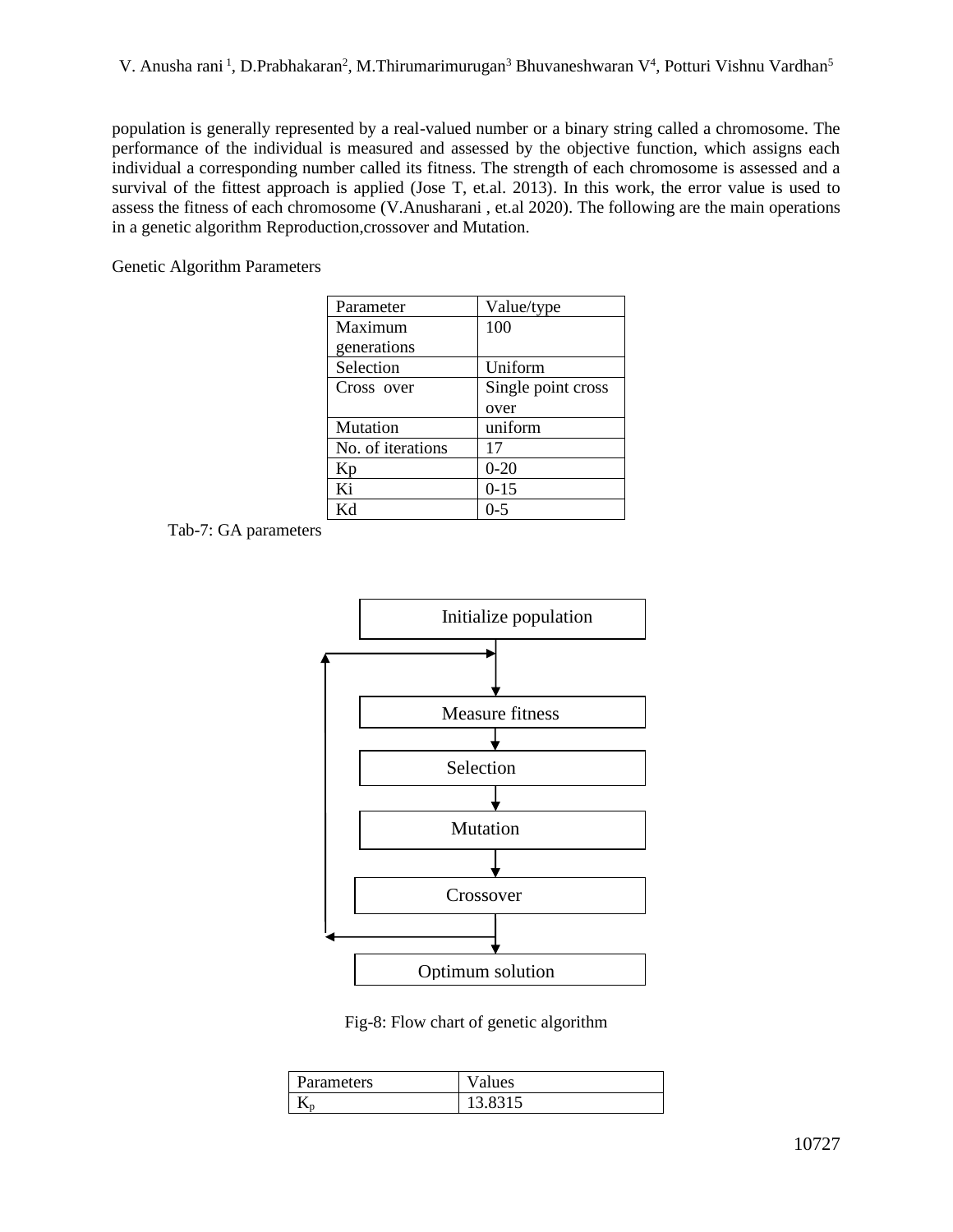|               | 12.9518            |
|---------------|--------------------|
| Kр            | 0.1056             |
| Rise time     | $2.05 \text{ sec}$ |
| Settling time | $3.85$ sec         |

Tab-8: Time domain Specifications of GA Response



Fig-9: Response of Genetic algorithm.

## 4.1.5 PARTICLE SWARM OPTIMIZATION (PSO) ALGORITHM

Particle Swarm Optimization is a population based stochastic optimization technique first introduced by Kennedys and Ebert in 1995, encouraged by social behaviour of bird flocking or fish schooling, it is moreover based on swarm intelligence. The PSO has no analytically calculation method and it has no definite mathematic foundation (Kabila V, et.al 2015). PSO is extensively used in engineering applications due to its high computational efficiency, easy implementation and stable convergence and there are few parameters to adjust and has been successfully useful in many areas such as function optimization, fuzzy gain scheduling, PID Auto tuning and fractional order PID controller design (Teenu Jose, 2013).

Tab-9: PSO parameters

| PSO PARAMATERS |  |
|----------------|--|
|----------------|--|

| <b>PARAMETER</b>          | <b>VALUE</b> | Tab-10: PSO tuning values |
|---------------------------|--------------|---------------------------|
| Velocity constants $(C1)$ |              | $K_{p}$                   |
| Velocity constants $(C2)$ | 2.05         | $K_I$<br>$K_D$            |
| Inertia factor            | 0.6          | Rise time                 |
| No. of particles          | 50           |                           |
| Searching iterations      | 50           | Settling time             |
| Fitness                   | <b>IAE</b>   |                           |

| Tab-10: PSO tuning values |  |  |  |
|---------------------------|--|--|--|
|---------------------------|--|--|--|

|               | 7.9172             |
|---------------|--------------------|
|               | 1.9387             |
| $\rm K_D$     | 10.9447            |
| Rise time     | 6.37 sec           |
| Settling time | $19.6 \text{ sec}$ |



10728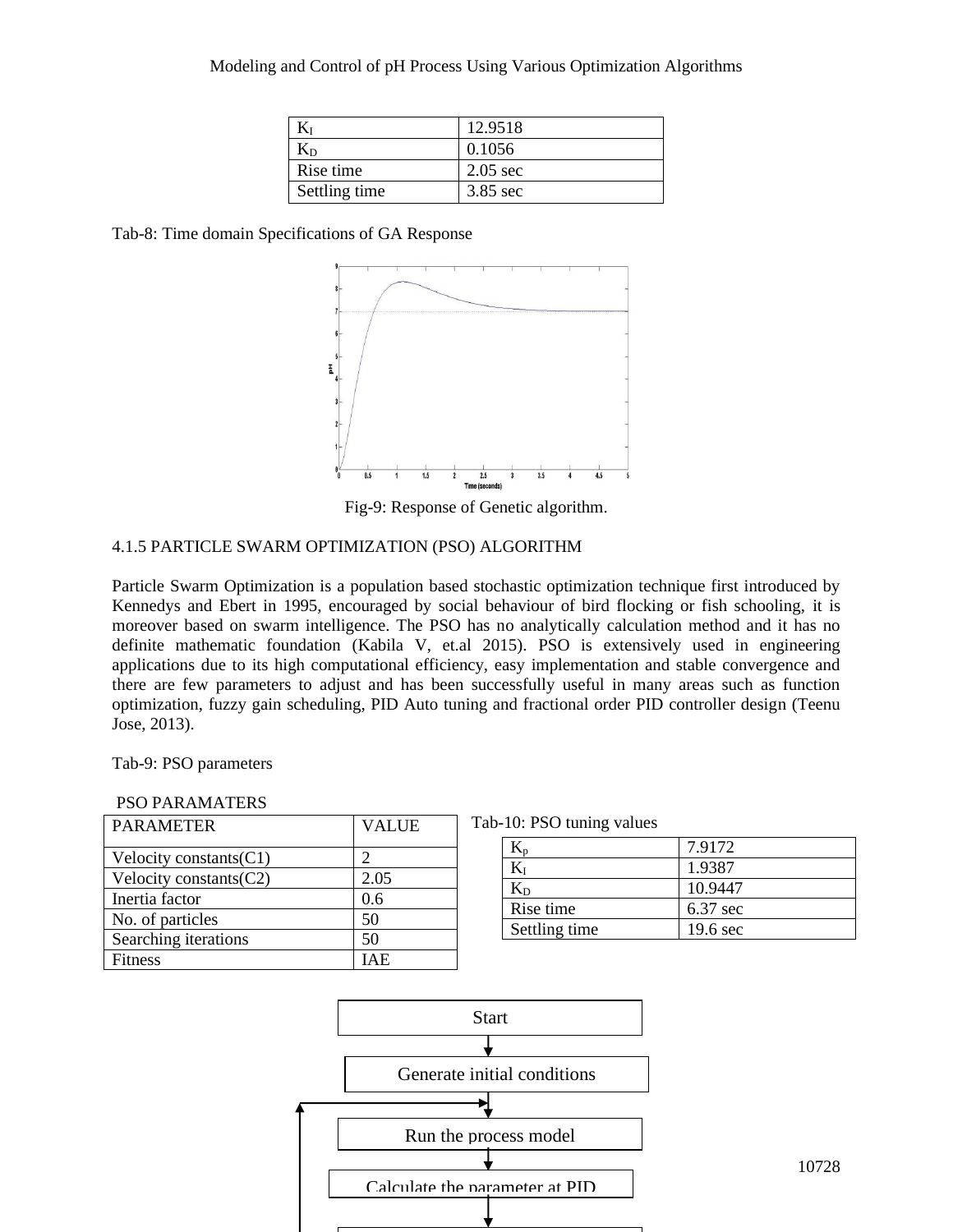

Fig-10: Response of PSO

| <b>Tuning</b><br>methods | <b>Zieger</b><br>nichols | <b>Cohen coon</b> | <b>Tyrees</b><br>luyben | <b>GA</b> | <b>PSO</b> |
|--------------------------|--------------------------|-------------------|-------------------------|-----------|------------|
|                          |                          |                   |                         |           |            |
|                          |                          |                   |                         |           |            |
| $K_{p}$                  | 1.0675                   | 0.2169            | 0.8249                  | 13.8315   | 10.9447    |
| $K_i$                    | 0.2529                   | 1.8854            | 0.0545                  | 12.9518   | 7.9387     |
| $K_d$                    | 0.9883                   | 0.3461            | 1.2550                  | 0.1056    | 1.9387     |
| Rise time(sec)           | 6.45                     | 2.05              | 26.3                    | 2.05      | 6.37       |
| Settling                 | 22.9                     | 89.8              | 56.2                    | 3.85      | 19.6       |
| time(sec)                |                          |                   |                         |           |            |
| <b>IAE</b>               | 29.48                    | 84.49             | 64.29                   | 4.243     | 4.693      |
| <b>ISE</b>               | 67.93                    | 216.3             | 138.9                   | 15.96     | 11.63      |
| <b>ITAE</b>              | 467.8                    | 1615              | 1032                    | 2.756     | 57.64      |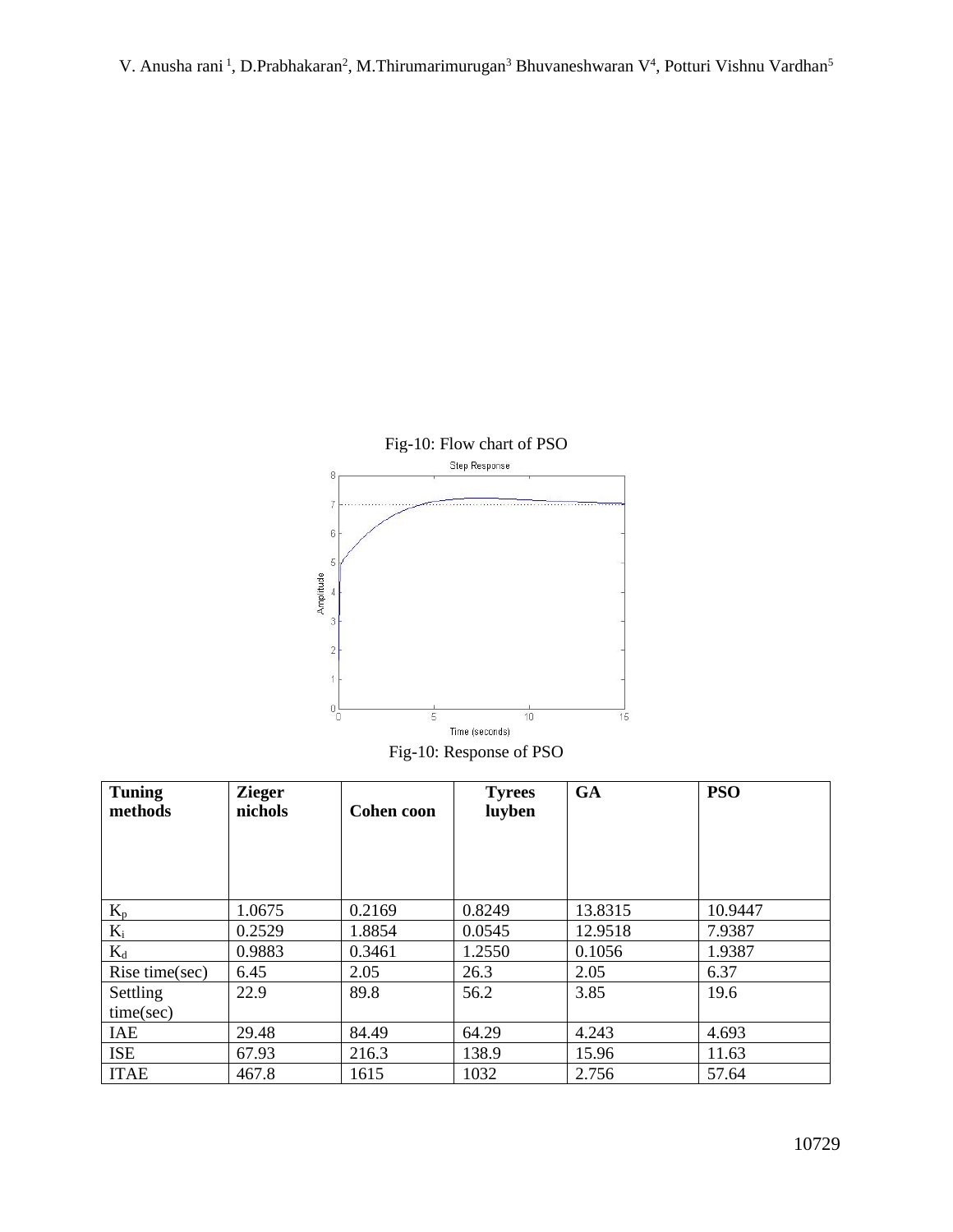## Tab-11: Comparison of controller



## 4.2 PERFOR MANCE ANALYSIS OF CONTROLLER

Fig-13: Regulator Response of PID Controller

# 4.3 DESIGN OF MPC CONTROLLER

Model predictive control (MPC) is a class of computer control algorithms to precise process model to predict the future response of a plant that it allows the current timeslot to be optimized, while keeping future timeslots in account. Future control inputs and the future plant responses are predicted using a system model and they are optimized at regular intervals with respect to a performance (W. Wang, et.al.2014) (Yogesh Chaudhari, 2013). MPC algorithm attempts to optimize future plant performance by computing a sequence of future manipulated variable adjustments at each control interval. If an accurate dynamic model of the process is available, model and current measurements can be used to predict future values of the outputs. Therefore the appropriate changes in the input variables can be calculated based on both predictions and measurements (Zainal Ahmad, et.al, 2007). In MPC applications, the output variables are also referred to as controlled variables, while the input variables are also called manipulated variables. Measured disturbance variables are called feed forward maintaining the Integrity of the Specifications.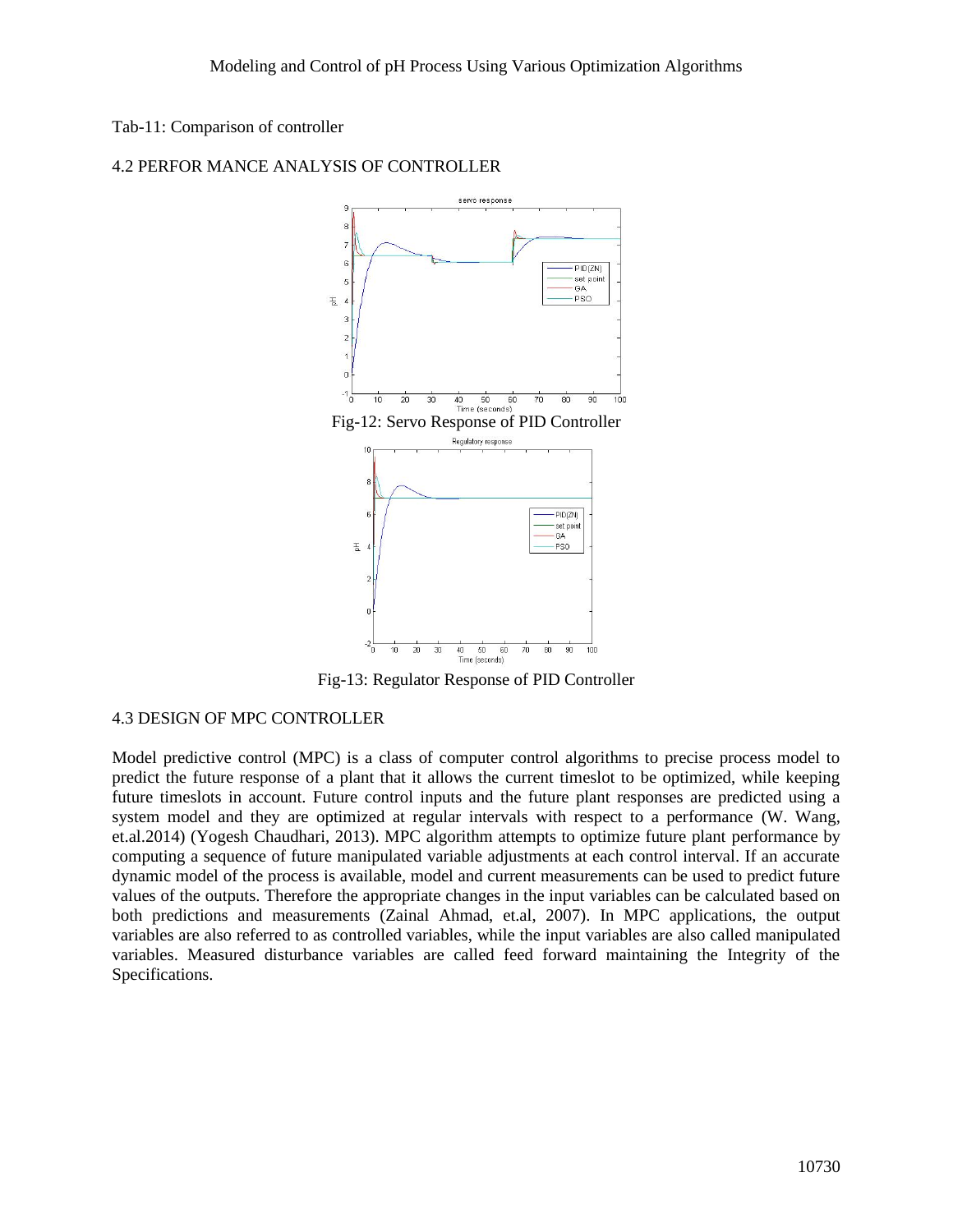

Fig-16: Regulatory Response of MPC Controller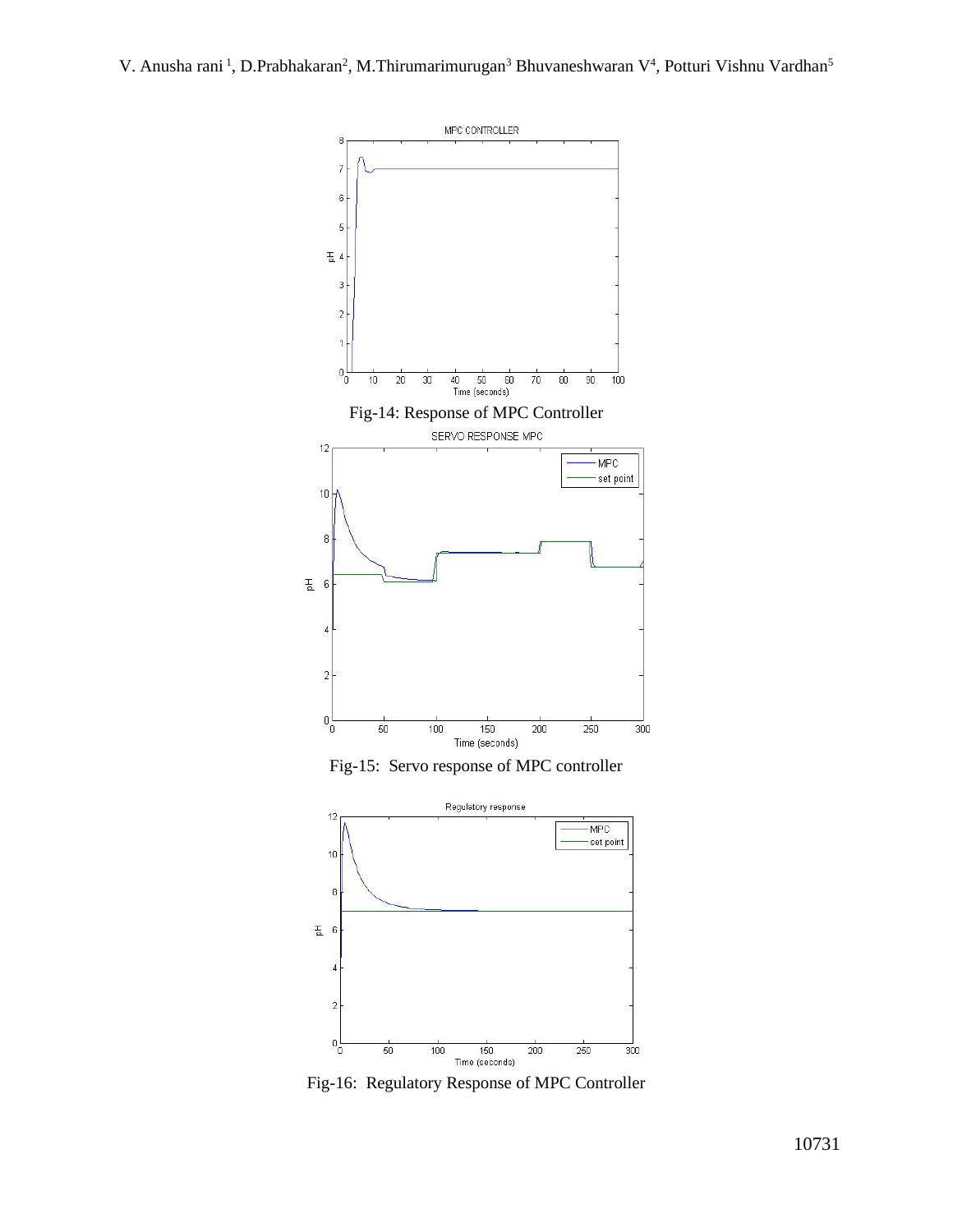## **5. CONCLUSION**

The controlling of nonlinear system is a very difficult task to perform. Hence, a linear model is obtained for pH process from experimentation. Proper tuning values are obtained for different controllers by using obtained model. The pH value is controlled in simulation using various control schemes such as ZN-PID, Tyreus Luyben-PID and optimization methods such GA (Genetic Algorithm), PSO (Particle Swarm Optimization) for PID controllers, MPC. The tuning methods of PID, optimization methods and MPC were compared in terms of the IAE, ISE, ITAE and the results imply that GA outperforms the other control methods.

#### **REFERENCES**

- 1. Ahmmed Saadi Ibrehem**,** "Modified Mathematical Model for Neutralization System In Stirred Tank Reactor", Volume 6, March-2011.
- 2. Diwakar, T.K., Vivek, Y. and Kiran, H.R., "PID Tuning Rules for First Order plus Time Delay System", International J. of Innovative Research in Electrical, Electronics, Instrumentation and Control Engineering, January-2014.
- 3. Durgadevi. A, Priyadarshini. S. A, Anbumozhi. R, "Control of Continuous Stirred Tank Reactor Using Neural Network based Predictive Controller", Imperial Journal of Interdisciplinary Research (IJIR), Vol-3, Issue-9, 2017.
- 4. Elena Roxana TUDOROIU, SorinMihai RADU, Wilhelm KECS, Nicolae ILIAS, "Stochastic Optimal Control of pH Neutralization Process in a Water Treatment Plant", Review of the Air Force Academy, march-2019.
- 5. Farhad Aslam , GagandeepKaur, Comparative Analysis of Conventional, P, PI, PID and Fuzzy Logic Controllers for the Efficient Control of Concentration in CSTR, International Journal of Computer Applications, April-2011
- 6. Geetha M , Manikandan P , Shanmugapriya P , Silambarasan V , Naveen R ,"Real-time Implementation and Performance Analysis of Two Dimension PID Fuzzy Controller for Continuous Stirred Tank Reactor", International Journal of Electronic and Electrical Engineering, July-2013.
- 7. Jari M. Bolinga, Dale E. Seborgb, Joa P. Hespanhac, "Multi-model adaptive control of a simulated pH neutralization process", Control Engineering Practice, Volume 15, January-2007.
- 8. A.Jayachitra and R.Vinodha, "Genetic Algorithm Based PID Controller Tuning Approach for Continuous Stirred Tank Reactor", Advances in Artificial Intelligence, Volume 8, October-2014.
- 9. Jose T, Antony R, Isaac S., " pH Neutralization in CSTR using model reference neural network and fuzzy logic adaptive controlling schemes", International Journal of Advancements in Research and Technology, July-2013.
- 10. Kabila V, Glan Devadhas G. Comparative analysis of PID and fuzzy PID controller performance for continuous stirred tank heater, Indian Journal of Science and Technology, June-2015.
- 11. Normah Abdullah, Tan Ching Yee, Azah Mohamed, Mohd. Marzuki Mustafa, Mohd. Haniff Osman and Abu Bakar Mohamad, "Control of Continuous Stirred Tank Reactor using Neural Networks", Indian Journal of Science and Technology, Volume 9, June-2016.
- 12. B.Sharmila, L.Vidhyanandhan, "Modeling and Designing of controller for pH Process", Journal of Advances in Chemistry, Volume 12, October -2016.
- 13. V.Anusharani,D.Prabhakaran,M.Thirumarimurugan."Modeling And Control Of Ph In A Continuous Stirred Tank Reactor (CSTR)".Journal of Environmental Protection and Ecology, volume 21,2020.
- 14. Sanaz Mahmoodia, Javad Poshtana, Mohammad Reza Jahed-Motlaghb, Allahyar Montazeria, "Nonlinear model predictive control of a pH neutralization process based on Wiener–Laguerre model", International Multi Conference of Engineers and Computer Scientists Elsevier, Volume 146, April-2009.